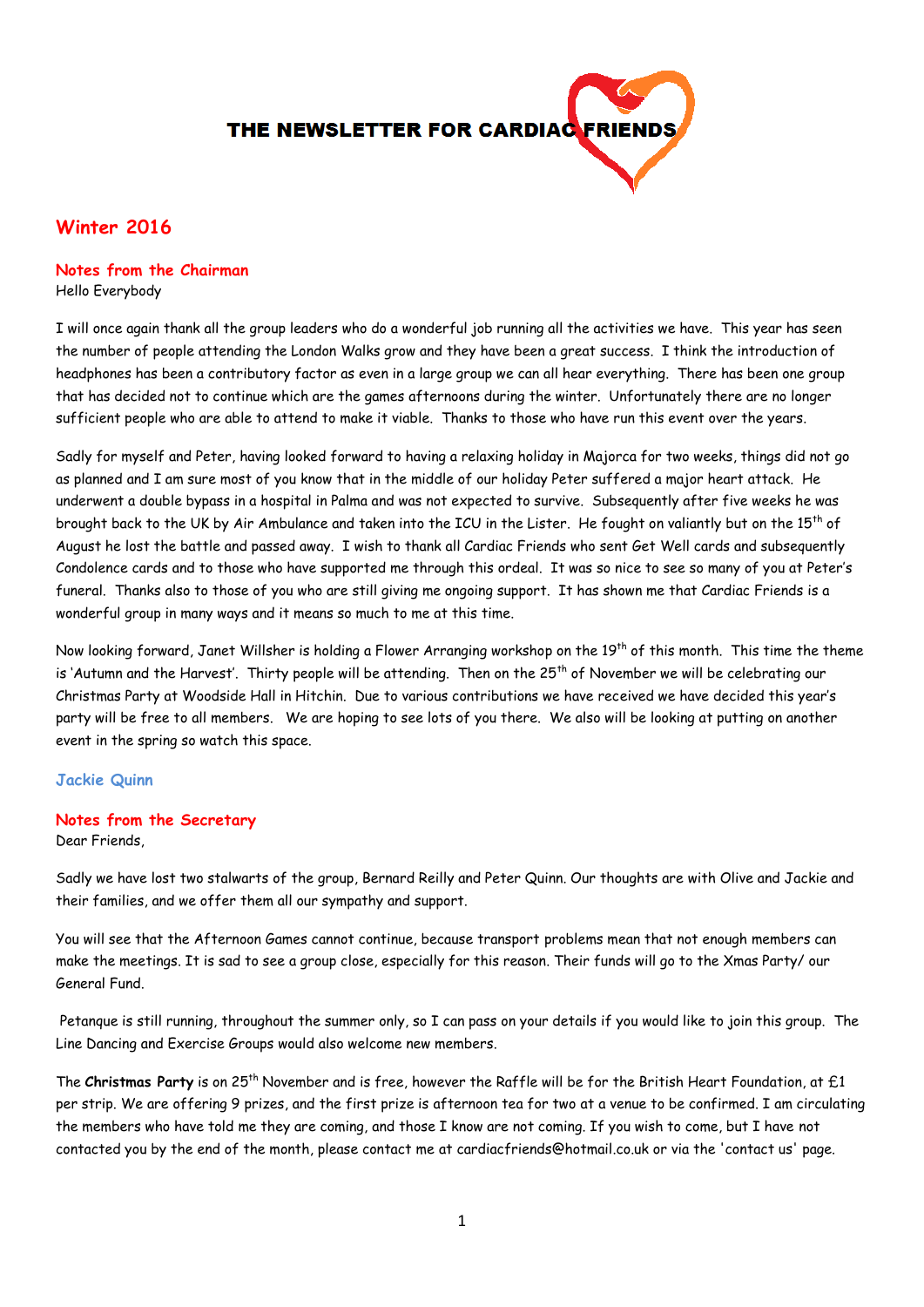Jan Willsher asks that anyone who is willing to donate a cake should contact her on 01707 332607, or I will pass on your names.



The British Heart Foundation has some new booklets out which I will order if you want them. The website is:<https://www.bhf.org.uk/publications> or call 0870 600 6566.

They are; "Cardiac Rehabilitation booklet", which is the main one for us. "Cardiac Rehabilitation – Your quick guide; Information for healthcare professionals"; "The National Audit of Cardiac Rehabilitation – Annual statistical report 2015" and "Active heart, healthy heart - Exercise pack." are aimed at professionals – the exercise pack is a DVD and exercise sheets with a warning that they should not be used without professional guidance, at least until you know what to do.

BHF are also holding a raffle with £1 tickets. [https://raffle.bhf.org.uk/](https://raffle.bhf.org.uk/rules) will take you to the online site, but again I can order some if leaders want them, and also bring them to the Christmas Party. We have a week to get the tickets in after the party, as the draw closes on 2nd December.

If you wish to raise any concern at a committee meeting, just tell any committee member what the problem is and it will be brought to the next meeting, or you will be invited to that meeting. Your group leaders have no hesitation in calling the committee to account when it does not meet the club's standards.

The role of the Committee is to look after the club's fund, to spend its money wisely, to support its activities and to act for the benefit of its members.

Sorry this is all factual this time. Can I offer you my best wishes for a Happy Christmas and a Happy, Healthy and Uneventful New Year.

# **Heather Cotton**

# **Line Dancing**

Since the last newsletter in June we have had 2 new members join the group bringing our total now up to fourteen. On average, 8 of us have been attending the line dancing sessions which is good, but we would really like to increase our numbers further. So why not come along and join us?

We have a great teacher, Mary, who always takes us slowly through all the steps before each dance. So there is no problem if you have never been line dancing before. We meet fortnightly on a Saturday morning at the Willian village hall from 10am – 12 midday. Halfway through the morning we stop to have a well-earned break of tea/coffee and cake, together with a friendly, relaxing chat.

We pay £6 per session which includes the refreshments.

If you are interested or want further information please contact me:

Janet Savage: cardiacfriends@hotmail.co.uk or via the 'Contact us' page

# **London Walks**. *Contributed by Gaynor Tinsdale*

Another year and six great stimulating walks with Kim.

Firstly our thanks go to the support we have had this year from our members. We have had lots of thanks and comments which has persuaded us to keep going!

The big change this year was the introduction of the headsets. This has reduced the strain on Kim's vocal chords and enabled all of us to hear with ease. So the headsets are here to stay.

We met with Kim in January and put together a wide range of visits, using some suggestions from the group.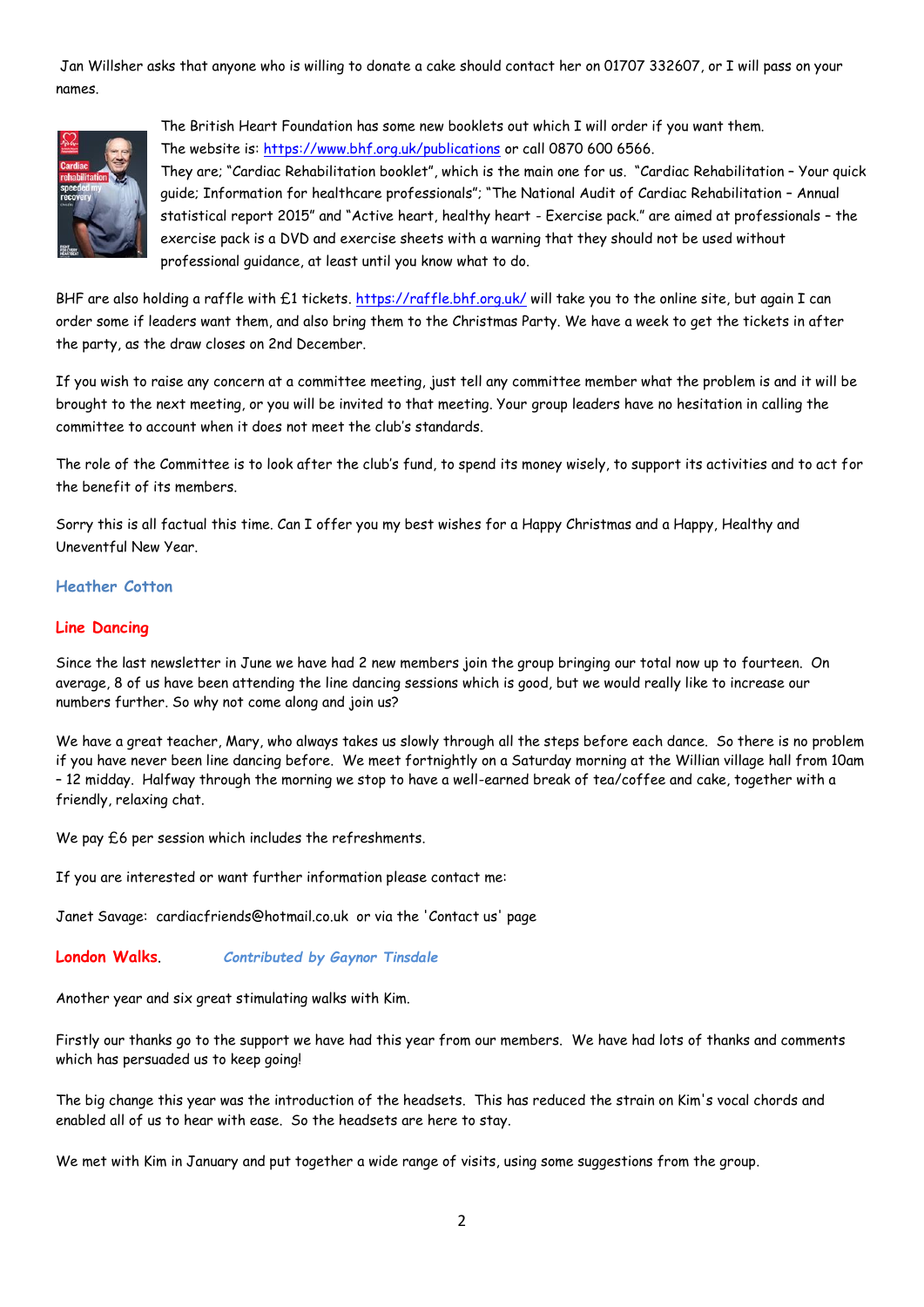We started the year with **SCANDALOUS LONDON**. Who would have thought they were so promiscuous in earlier centuries? The **CHILDREN, CHARITIES AND CHEERS, WALK** ended with Great Ormond Street, so important today as well. Great weather made exploring the ever changing area of the **OLYMPIC PARK** – **REVISITED** one of our most popular walks, and a new one for Kim was **STREET ART,** centred in a very busy area around Brick Lane and thank goodness we had headphones there! Kim gave us a very new way of looking at the **DOCKLANDS, OLD AND NEW** where we finished at a new roof garden and finally to **FLEET STREET, READ ALL ABOUT IT** where we found out about the way our legal system has grown and where newspapers were printed.

So looking forward now to next year 2017. Any ideas of new venues or old ones to be revisited will be gratefully received. Just remember that our brief does not include paying admission fees.

Below: Some photos taken on the 'Street Art' Walk.



Best wishes to all,

Gaynor and Barry, Ruth and Barry

For further details [cardiacfriendswalks@outlook.com](mailto:cardiacfriendswalks@outlook.com)

**Theatre Group and Places of Interest**

#### **News from Dinah**

cardiacfriends@hotmail.co.uk

In 2014 a group of 47 members enjoyed a special visit attending the –

Thursford Christmas Spectacular. This has been described as the ultimate Christmas Musical Experience with a cast of over 120 professional singers, musicians and dancers. Prior to this many of our members had been to Thursford and wanted to go again, they asked whether I could organise a visit for Cardiac Friends. Leaving a gap of a few years seemed a good idea before organising another visit. So the plan is to go again in November 2017.

My Plan for the day – we will leave Hitchin or Stevenage between (9am and 10am) with the idea of stopping at Elvedon Estate for something to eat (lunch).

Then on to Thursford (Norfolk), we will arrive in time to use the toilets etc. before finding our seats. The show starts at 2pm and we have to be in our seats by 1.50pm. The show lasts approx. 3 hours.

I will pre-order fish and chips, to pick up from Mother Hubbards in Swaffham on the way home – we will be eating on the coach OR you can bring a sandwich if you prefer.

Cost: The cost of tickets for 2017 is unknown at present. It is thought they will be a few pounds more this year. Approx. £42 perhaps.

Plus the coach: This will depend on the number wanting to go, if only 35 people go the cost will be £15 per person, but this could be reduced if many more are eager to come.

Friends and family will be able to come with you, but obviously members of Cardiac Friends will have first call on the seats.

If anyone is interested in joining me and going again, please let me know. (Number of tickets requested and whether you will be able to come on either of the dates given below). I will be booking soon after Christmas in order to get the best seats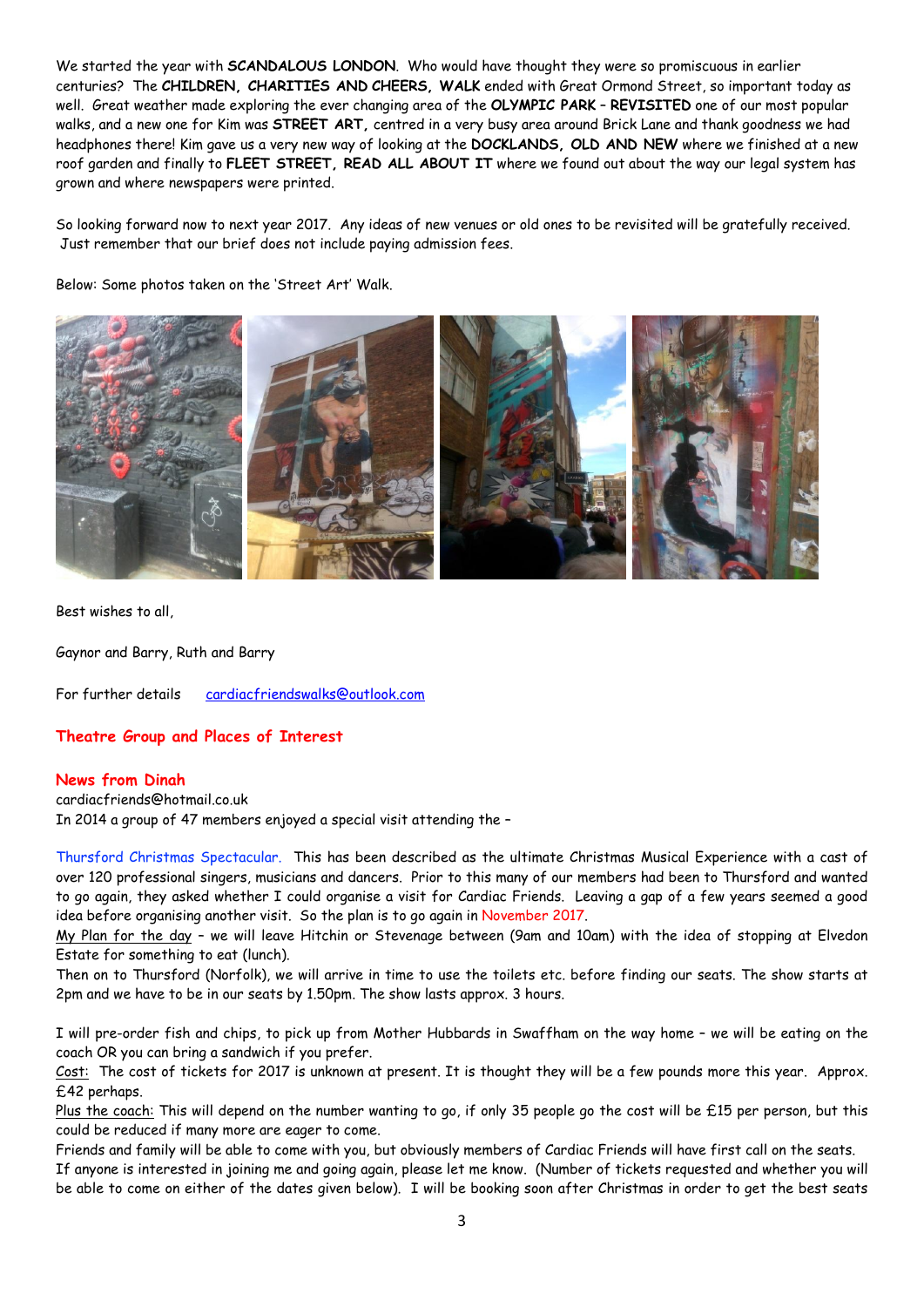available. This show is extremely popular, over 50 coaches per day come from all over the country and it can be difficult to be allotted any places! I will keep my fingers crossed we are lucky.

For those who contact me to say they would like to go, I will contact in the New Year with further details regarding price, the date and the timetable for the day. I will be looking to book for Tuesday 21 OR Wednesday 22 November 2017. (It will be necessary for you to commit to come on both of these dates as I will have to buy the tickets as soon as the Box Office is open without contacting you again.)

#### **Heartsong**

Our most recent session was on Friday 30<sup>th</sup> September at Holwell Village Hall as usual. After our usual warm-up of stretching and short vocal exercises to get the singing apparatus working smoothly, we sang a short South African song in the Sotho language and then, just for a bit of fun, we sang a specially arranged version of the 'Ying Tong Song' (this is a serious singing group folks) made famous 60 years ago by the Goons, but, sadly, minus the sound effects....

Katie then led us in her arrangement of the Beatles' song 'Penny Lane' in memory of Peter Quinn who was a core member of the group. Beatles songs are more difficult than you might think (!) but Peter, a Liverpudlian by birth, thought the words were witty and clever.

We were lucky to have John Morrow (a member of one of the cardiac exercise groups at Letchworth Leisure Centre) to take some photos of the group some of which we hope to put on the Cardiac Friends website. It was a bit of a challenge for John as he usually takes photos of jazz or rock groups in dark cavernous conditions.

Our next session is **Friday 25th November, 2-4pm at Holwell Village Hall** (3 miles north of Hitchin. £5 donation to cover costs). Do come along for a couple of hours of relaxing and sociable fun. Coincidently it is the same day as the Christmas party.

If you would like to attend then contact me on [burdjohn@hotmail.com](mailto:burdjohn@hotmail.com) or phone 01462 712187

#### **John Burden**

#### **Wednesday Walking Group**

We were all sad to learn of the death of **Bernard Reilly** who was one of our stalwart walkers for a number of years. I sent condolences on behalf of the walkers to Olive.

The group continues to prosper, attracting new members most months. We had a new walk in mid-September from Barkway



which is the other side of Royston. Recently we dedicated one of our favourite walks from the 'Plume of Feathers' at Ickleford to the nationwide call by the BBC's programme 'Countryfile' for a mass ramble on 8th/9<sup>th</sup>October. Ours took place on 28<sup>th</sup>September to coincide with one of our regular Wednesday walks. £110 plus 'Gift Aid' was donated due to the generosity of the walkers.

We continue to get walkers who can no longer do the whole walk but come for the social aspect and to have lunch with us.

Mac Varley has had to have further treatment for his heart at The Brompton Hospital. He had further ablation completed satisfactorily on 11<sup>th</sup>October and was expected to go home the following day. We hope that he will be back with us soon. The photos are: Mike Morley settling the old argument about how far we have walked! And our welcome plate for lunch at the George and Dragon pub at Gravely.

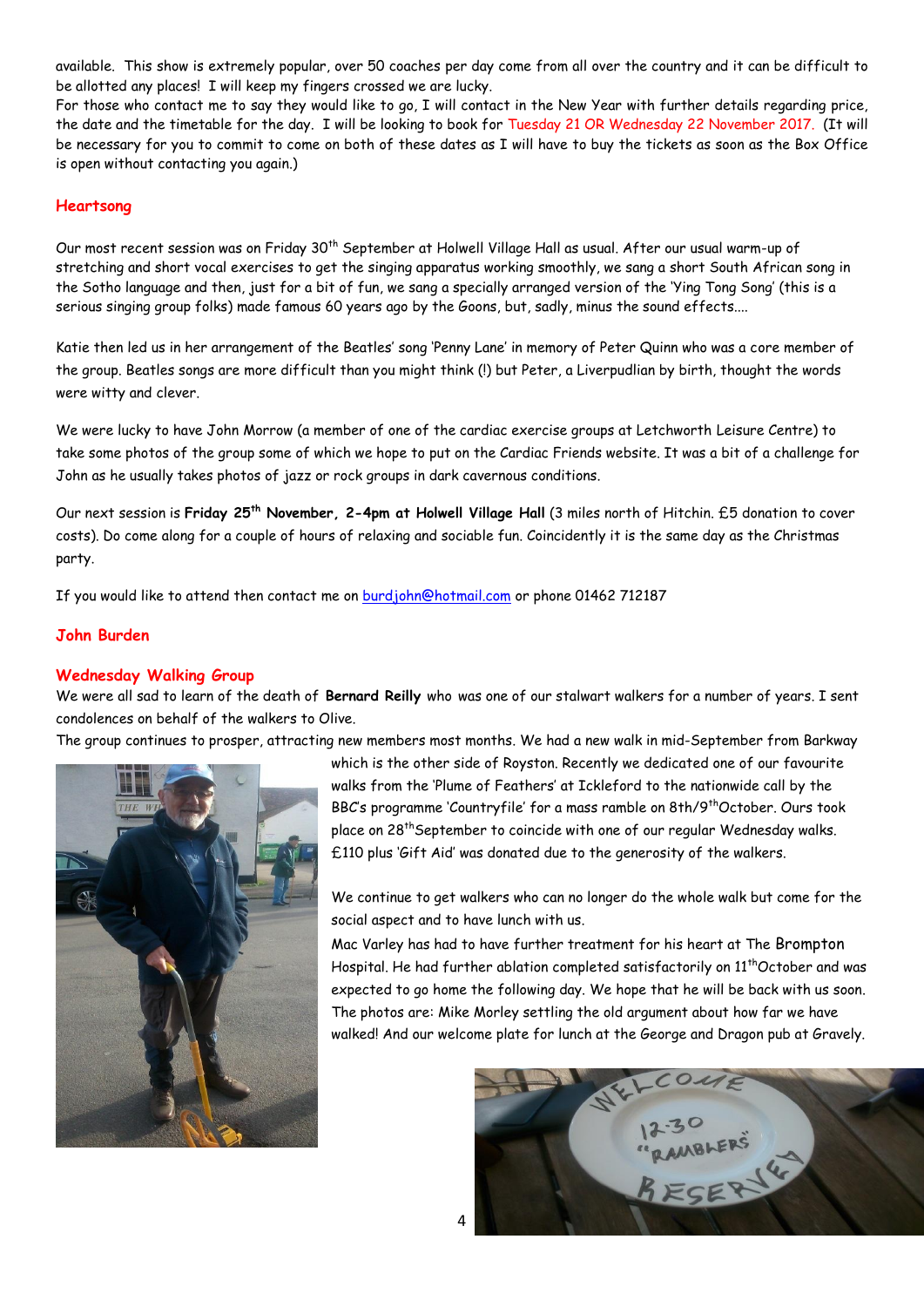#### **Fred Maryon**

### **Monday Walkers/ Tuesday Swimmers**

These groups are still running and if you would like details of either of them, contact details are below.

**maggianddavebullen@talktalk.net**

#### **Exercise Group**

We are looking for additional members to join our exercise group. For all new members I can say that we are a friendly group and the exercise is fun as well as good for us. You are only expected to do what you can but at the same time enough to be beneficial to your whole body and heart.

During the summer the numbers were very low this year and although every year the numbers drop as people go on holidays, this year was marred by long term illness and minor procedures I am sad to say. This causes a problem for the group as we can't cover the cost of the room and Emma the Instructor, as we do not charge those on long term sick or those who have to have surgery.

Exercises are important to all of us and as long as you are fairly mobile and would like to stay that way why not give us a try. It only costs £4 a week paid six weekly and if we get sufficient numbers we can drop the price accordingly. Once a month we have tea and biscuits after class and have a good old chin wag and a laugh.

If you do decide to join us and you have had a heart incident you will be required to have proof from a doctor to say you are fit to exercise. The reason for this is that should you collapse in class the Leisure Centre must have this to cover themselves and to comply with Cardiac Friends insurance. All of you should have done rehab. after your heart procedures or events and are issued with an exercise clearance. If you have this letter it will be proof that you can attend our class. If not you can take the required form to the doctors and get it signed off. If you get a Doctors letter it may incur a cost but people have had the form signed for free. Please give us a try. We meet every Thursday at 2.00 pm in the Pembroke Suite on the first floor.

### **Jackie Quinn**

#### **STOP PRESS!**

*Cardiac Friends Quiz evening* – contact details below Our next Quiz is on Tuesday Nov  $8^{th}$  - hopefully that won't change.... **Ian Sanders**

#### **"THE BEST DEAR JOHN LETTER EVER"**

A young girl on a year's training course in South Africa, received a "Dear John" letter from her boyfriend back home.

It read as follows:

#### *Dear Mary,*

*I can no longer continue our relationship. The distance between us is just too great. I must admit that I have cheated on you twice since you've been gone, and it's not fair to either of us. I'm sorry. Please return the picture of me that I sent to you.*

*Love, John*

Mary, with hurt feelings, asked her colleagues for any snapshots they could spare of their boyfriends, brothers, exboyfriends, uncles, cousins, etc. In addition to the picture of John, Mary included all the other pictures of the pretty lads she had collected from her buddies. There were 57 photos in that envelope, along with this note: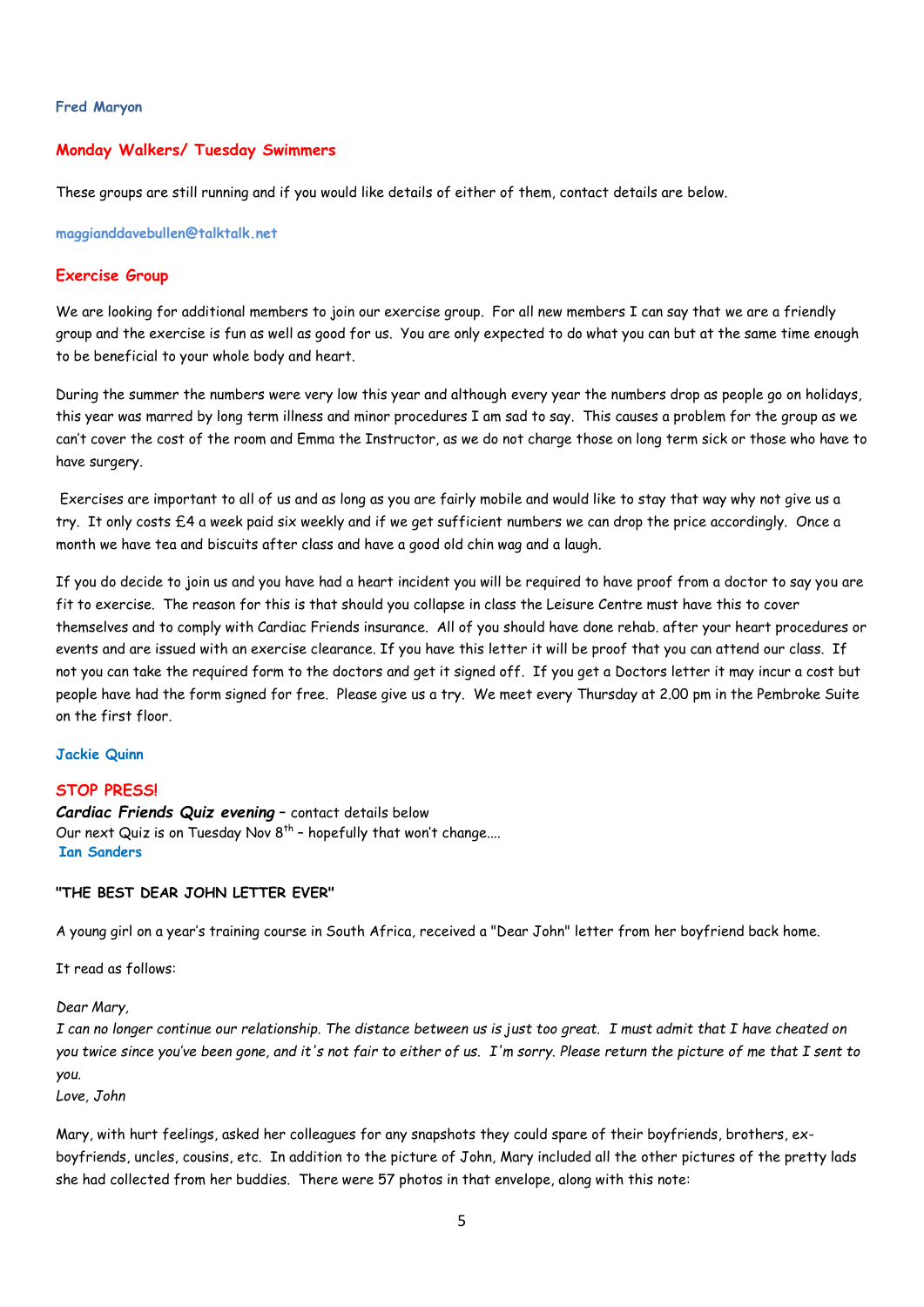*Dear John,*

*I'm so sorry, but I can't remember who the heck you are. Please take your picture from the pile, and send the rest back to me.*

*Take care, Mary*

# **Gandhi ... A lovely little anecdote about one of life's more interesting characters**

When Mahatma Gandhi was studying law at the University College of London, a professor by the name of Peters disliked him intensely and always displayed animosity towards him. And because Gandhi never lowered his head when addressing him, as he expected, there were always "arguments" and confrontations.

One day Mr Peters was having lunch at the University dining room when Gandhi came along with his tray and sat next to him. The professor said, "Mr Gandhi, you do not understand. A pig and a bird do not sit together to eat."

Gandhi looked at him as a parent would a rude child and calmly replied, "You do not worry, professor. I'll fly away," and he went and sat at another table.

Peters, red with rage, decided to take revenge on the next test paper, but Gandhi responded brilliantly to all questions. Unhappy and frustrated, Mr Peters asked him the following question: "Mr Gandhi, if you were walking down the street and found a package, and within was a bag of wisdom and another bag with a lot of money, which one would you take?" Without hesitating, Gandhi responded, "The one with the money, of course. "Mr Peters, smiling sarcastically, said, "I, in your place, would have taken the wisdom." Gandhi shrugged indifferently and responded, "Each one takes what he doesn't have."

Mr Peters, by this time, was fit to be tied. So great was his anger that he wrote on Gandhi's exam sheet the word "idiot" and handed it back to him. Gandhi took the exam sheet and sat down at his desk, trying hard to remain calm while he contemplated his next move. A few minutes later, Gandhi got up, went to the professor and said to him in a dignified but sarcastically polite tone, "Mr Peters, you autographed the sheet, but you did not give me a grade".

#### 

# **Christmas - some interesting facts**

- The traditional period to sing carols is from St Thomas's Day (21 December) until the morning of Christmas day.
- $\blacklozenge$  For many centuries Christmas trees were decorated with candles, apples, cakes and sweets.
- In 1647, the English parliament passed a law that made Christmas illegal. Anyone caught celebrating was arrested. The ban was finally lifted in 1660.
- $\Box$  In Victorian times Postmen were known as 'robins'. This was because their uniforms were red.
- $\ddot{\phantom{1}}$  The world's biggest ever Snowman measured over 122ft that's a really, really big snowman!
- $\ddot{\phantom{1}}$  Did you know that Santa Claus was originally illustrated as wearing green and not red?
- The first ever Christmas card was designed by John Callcott Horsley in 1843 and sold for one shilling each.
- Thomas J. Smith invented the cracker in London, 1847. His son Walter Smith would later introduce the idea of small gifts and paper hats.
- $\Box$  One of the most famous trees is the Rockefeller Centre Christmas tree. The lighting of the tree has been a New York tradition for over 75 years.
- Queen Elizabeth I would have gingerbread figures made and presented in the likeness of some of her important guests.
- If you translate the names of 'Donner and Blitzen' from German into English they mean 'Thunder and Lightning'.
- The largest Christmas stocking was produced by a volunteer emergency services organisation in Italy, on 5 January 2011. It measured 51m 35cm long and 21m 63cm wide!

# **From the Newsletter Editor**